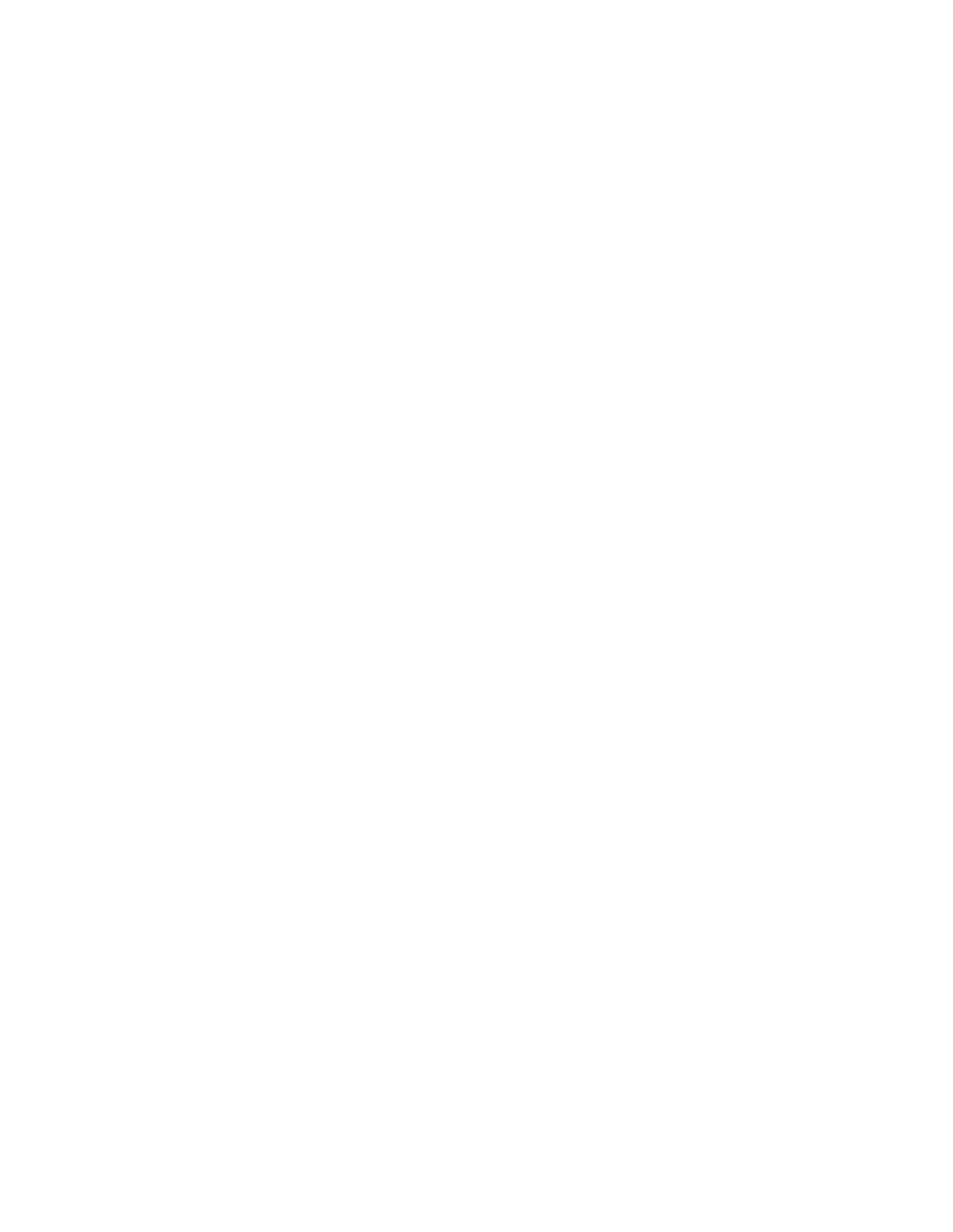Division of Pensions Upon Marriage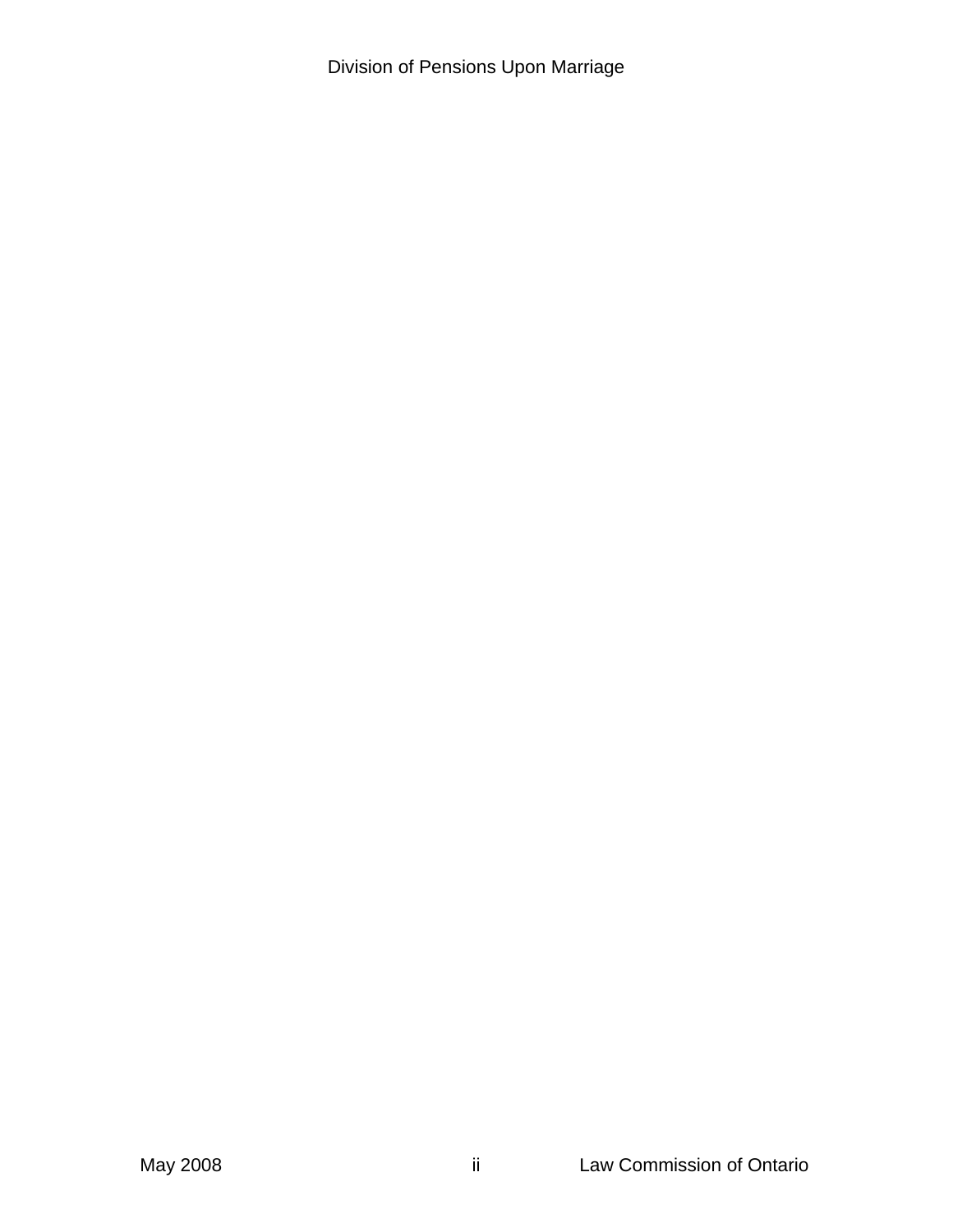## **I. INTRODUCTION**

The Law Commission of Ontario (LCO) is a partnership between the Attorney General, Ontario's six law schools, the Law Foundation of Ontario and the Law Society of Upper Canada. Its function is to recommend law reform measures to enhance the legal system's relevance, effectiveness and accessibility; improve the administration of justice through the clarification and simplification of the law; consider the use of technology to enhance access to justice; stimulate critical legal debate; and study areas that are underserved by other research. Pursuant to this mandate, the LCO has initiated a project on the division of pensions upon marriage breakdown, an area in respect of which there is seemingly unanimous agreement that the law is in a highly unsatisfactory state.<sup>[1](#page-5-0)</sup>

The purpose of this Consultation Paper is to solicit input. It provides a brief overview of the problems that exist under the current state of the law, canvasses some possible legislative responses and notes some of the issues that will need to be addressed as part of any reform efforts. The Consultation Paper is not intended to be exhaustive, nor is it meant to preclude the advancement of potential solutions other than the ones discussed here; indeed, the LCO looks to the stakeholders and their expert knowledge to assist it in ensuring that all the relevant issues are identified and that the problems that now exist are resolved in the most appropriate way.

This Consultation Paper will be distributed to stakeholders for comment, as well as posted on the LCO website. Based on the LCO's independent research, including the responses to this Paper, the LCO will prepare recommendations for legislative action.

# **II. BACKGROUND**

The fundamental premise of the "Family Property" provisions of Part I of Ontario's *Family Law Act*[2](#page-5-1) ("FLA") is that marriage is an economic partnership, and that where that partnership breaks down, the spouses are entitled to share equally not only in the value of any assets that were acquired during the marriage, but also any growth in the value of previously-acquired assets that occurred during that time. In that regard, the Act establishes the concept of "net family property", comprising (subject to some exceptions) the value of all the property that a spouse owns on the "valuation date" (generally, the separation  $data$ )<sup>[3](#page-5-2)</sup>, less liabilities and the value of any property the spouse took into the marriage. Under the Act's equalization provisions, the spouse with the lowervalued net family property is accorded an entitlement to half of the difference between his or her net family property and that of the other spouse.<sup>[4](#page-5-3)</sup> The word "property" is defined to include rights under a pension plan that have vested;<sup>[5](#page-5-4)</sup>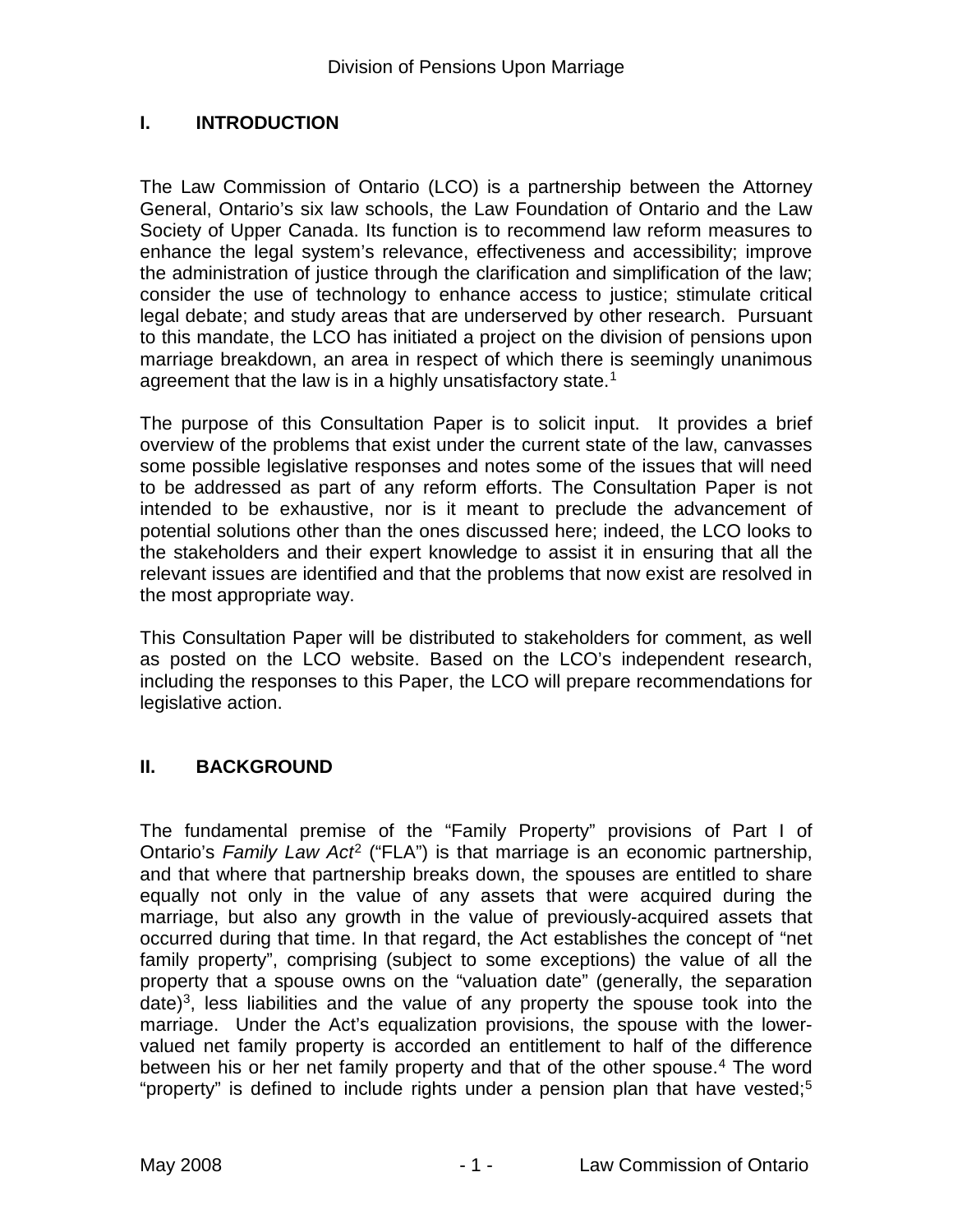thus, the value of such rights must be included in the calculation of a plan member spouse's net family property.

While the inclusion of the value of pension rights in the equalization process had the highly laudable goal of achieving greater fairness between the spouses following marriage breakdown, it is also, on the current state of the law, highly problematic insofar as defined benefit pensions $6$  are concerned. The difficulties exist with respect to both valuation and settlement (*i.e*., satisfying the equalization requirement); indeed, the problems are inter-related.

## **III. VALUATION**

Where the pension plan in question is a defined contribution plan, valuation generally poses few problems; the value for net family property purposes is simply the aggregate of the contributions made during the marriage and the returns on investment of those contributions as of the valuation date. With a defined benefit plan, however, that sum plainly does not provide an appropriate value, because what the plan member ultimately receives by way of a pension has no immediate relation to the accumulated contributions and investment yield;<sup>[7](#page-6-1)</sup> rather, the pension entitlement is determined by a formula, typically based on years of service multiplied by some specified percentage of an average of the member's salary in his or her highest earnings years. $8$  To convert an entitlement of this nature into a figure that can be used for equalization purposes requires that a present value (also known as "commuted value") $9$  be calculated for the anticipated future stream of pension payments. This is, as the Supreme Court of Canada has noted, "a matter of educated guesswork, undertaken by actuaries".[10](#page-6-4)

# **A. Methods of Valuation**

Unfortunately, neither the FLA nor the *Pension Benefits Act*[11](#page-6-5) ("PBA") provide any guidance as to how a present value for pension rights under a defined benefit plan should be determined for purposes of computing net family property,<sup>[12](#page-6-6)</sup> and so the question has been left to be answered by the parties, their lawyers and their actuaries (and ultimately, the courts). Two main approaches have been utilized (although there are variations on each); they are commonly referred to as, respectively, the "termination method" and the "retirement method".<sup>[13](#page-6-7)</sup>

The retirement method assumes that the employee will continue in his or her employment with the plan sponsor until reaching some specified retirement age; accordingly, the basis on which value is assessed includes projections as to future salary increases and service credit accruals, as well as possible improvements to benefits offered by the plan. In contrast, under the termination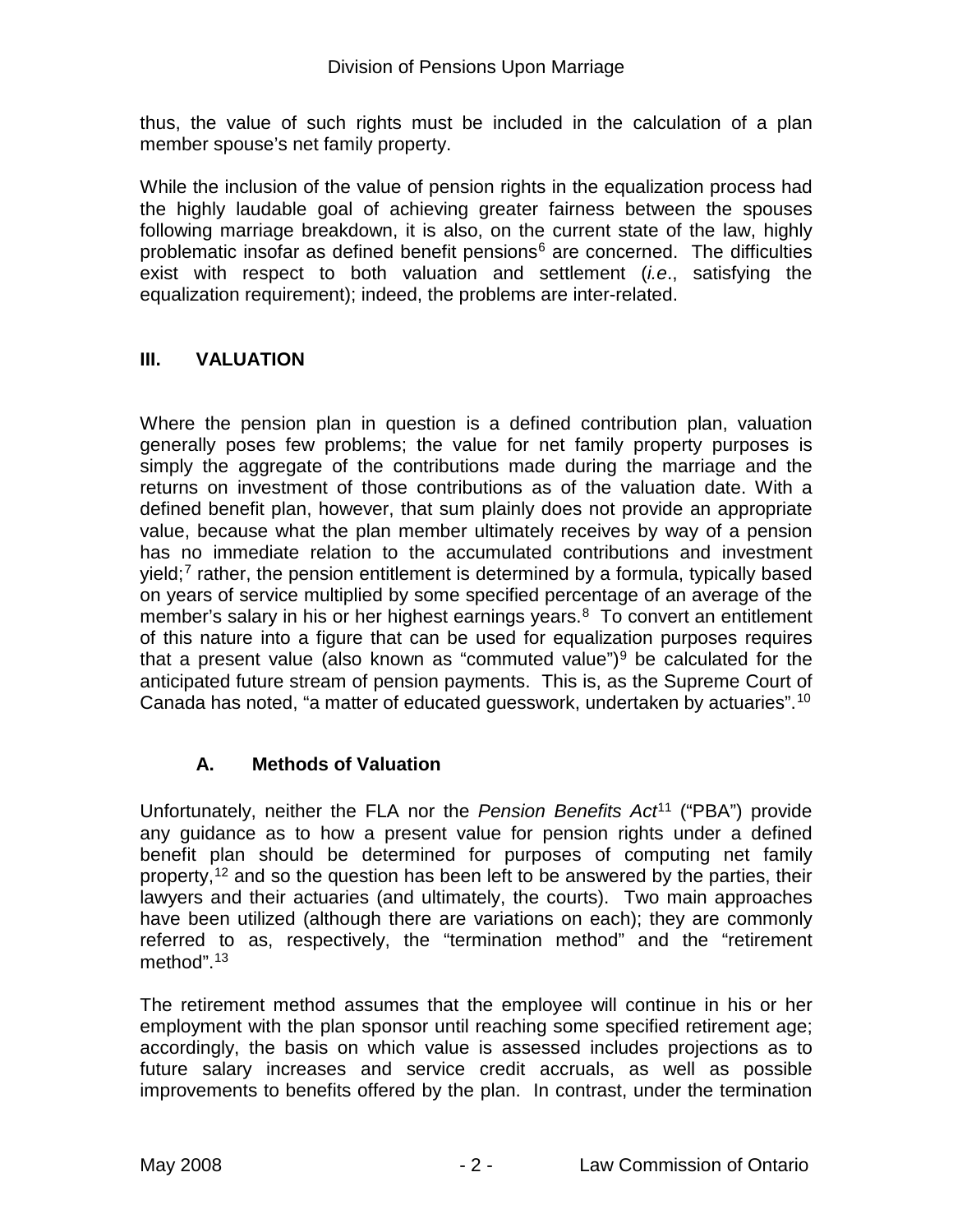<span id="page-5-2"></span><span id="page-5-1"></span><span id="page-5-0"></span>method, the amount of the future pension entitlement is assessed as if the pension plan member had terminated his or her employment on the valuation date. This means that only those service credits accrued to the valuation date are taken into account; it also means that no consideration is given to the possibility of salary increases or plan improvements that may occur after that date. Either method, however, involves the making of at least some assumptions concerning the future, such as the date on which the member spouse will retire and the pension comes into pay.<sup>14</sup> While this conjecture about future events has led some to argue that the method that is actually being used is not a true termination method and that the label "termination method" is accordingly not appropriate, the Supreme Court of Canada has used that terminology despite its awareness that the method does not strictly reflect a pure termination approach.[15](#page-7-1) In the discussion that follows, reference will be made to the "termination method" without qualification, except where necessary for clarity.

# **B. Which Method is Preferable?**

<span id="page-5-4"></span><span id="page-5-3"></span>The termination method seems generally to have found more favour than the retirement method, although the view that it represents the better approach is by no means universal. (Indeed, the Supreme Court of Canada has raised the possibility that the retirement method might provide an appropriate result in at least some circumstances.<sup>16</sup>) Two main arguments have been advanced in support of the termination method. The first is that by projecting salary levels and service credits that are earned after separation, the retirement method gives the non-member spouse the "fruits" of the member spouse's post-separation labours and is in conflict with the FLA requirement that value be determined as of the valuation date.<sup>17</sup> How valid an objection this is can be debated; while the retirement method undeniably looks to post-separation events (or rather, assumptions about post-separation events), the "years of service" multiplier used in a defined benefit plan formula does not assign any greater weight to the final years of the member's time with the plan sponsor than to the early years,  $18$ (although the dollar multiplicand employed in the formula obviously would be based on projected post-separation salary levels).

The second principal objection to the retirement method concerns its highly speculative nature, resulting from the fact that it requires the making of assumptions as to what the member's salary and service credits will be when he or she does retire. These assumptions will virtually never have a perfect correspondence with future facts as they unfold and they may not even be close. However, valuation using the termination method also involves the making of many assumptions which may turn out to be wrong. In order to produce a present value, the termination method, like the retirement method, must employ assumptions about what future interest rates and tax rates will be, about when (and possibly if)<sup>[19](#page-7-5)</sup> the member spouse will retire and about how long he or she will collect the pension. Any of those assumptions could turn out to be incorrect,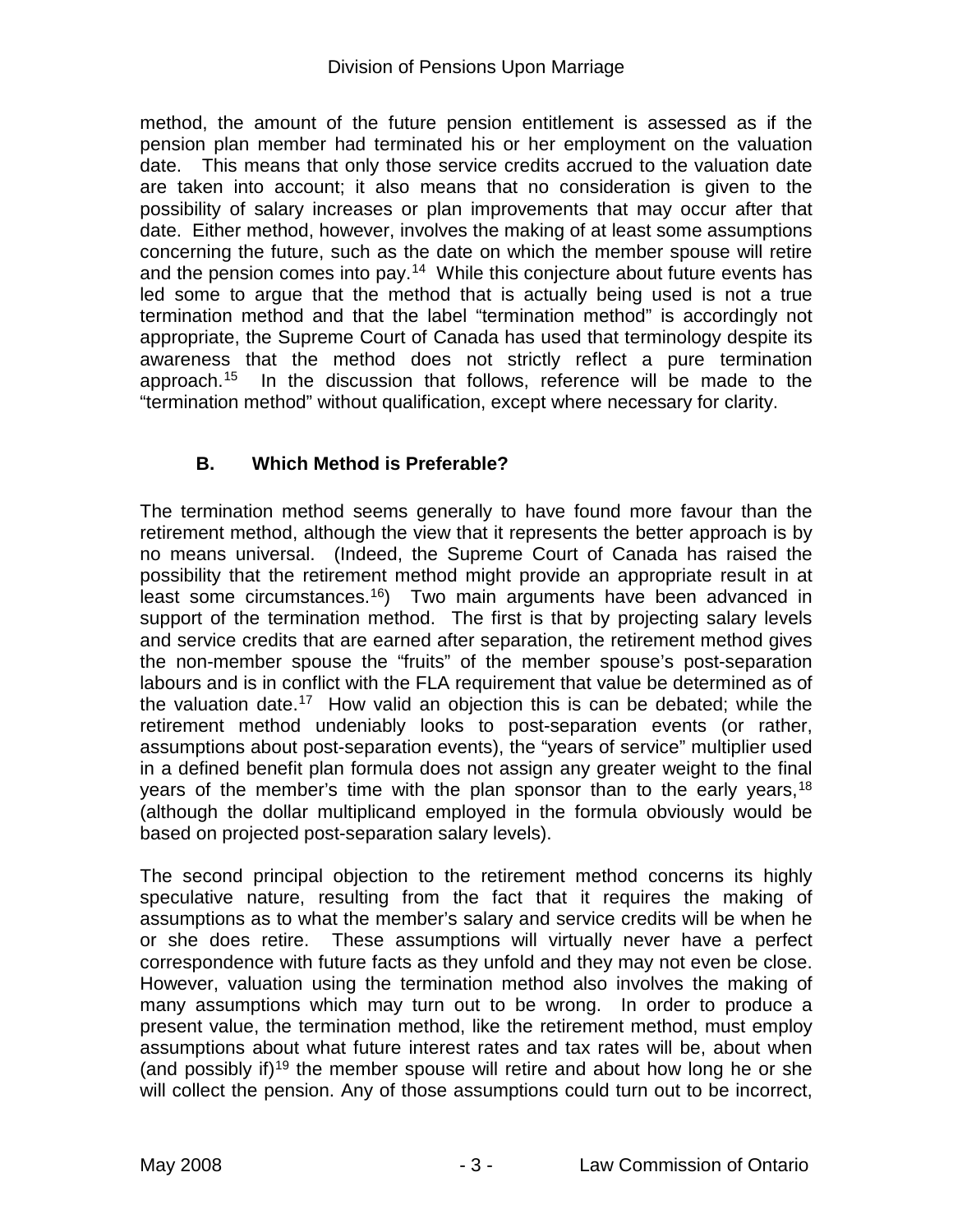and in fact they will almost certainly prove to be so in any individual case, notwithstanding their validity from an actuarial point of view. And, if the assumptions made do turn out to be wrong, the actual value of the pension benefit in receipt and the value it had been considered to have had for equalization purposes could deviate quite dramatically, to the great disadvantage of one or the other spouse. For example, if the member spouse ends up collecting the pension for a longer period than that on which the valuation was based, the actual value of the pension rights may end up exceeding, perhaps by a quite considerable amount, that which was attributed to them as net family property.

# **C. Pre-Marriage Accruals**

<span id="page-6-3"></span><span id="page-6-2"></span><span id="page-6-1"></span><span id="page-6-0"></span>Another valuation issue that has arisen concerns the situation in which the member spouse joined the pension plan prior to the marriage; this requires setting a value on the pension rights not only for the valuation date but also for the date on which the spouses married, because the FLA requires that the value of property owned on the date of marriage be deducted in calculating net family property. Two approaches for addressing this situation have been put forward, the "*pro rata* approach" and the "value added approach". Under the former, the separation<sup>[20](#page-8-0)</sup> date value is multiplied by the quotient obtained when the number of years of pensionable service during the marriage is divided by the number of years of pensionable service in total. In contrast, the value added approach involves separate actuarial valuations for the marriage date and the separation date. (In other words, the marriage date value is not simply a derivative of the separation date value.) The *pro rata* approach tends to produce a higher value as of the marriage date than the value added approach, which necessarily results in a lower value being attributed to the portion of the pension that accrued during the marriage, and some have argued that the failure to provide a separate actuarial valuation as of the marriage date is not in accord with what the FLA requires;[21](#page-8-1) however, the *pro rata* method was approved by a majority of the Supreme Court of Canada as generally being the fairer approach in *Best v. Best.*[22](#page-8-2)

## <span id="page-6-7"></span><span id="page-6-6"></span><span id="page-6-5"></span><span id="page-6-4"></span>**IV. SETTLEMENT**

If the value of one spouse's net family property exceeds the value of the other spouse's net family property, that other spouse will be entitled to an equalization payment amounting to half the difference. Where the spouse with the highervalued net family property is in that position because of the value of his or her rights under a pension plan, there are, under Ontario law as it currently stands, essentially three options insofar as satisfaction of the equalization entitlement is concerned.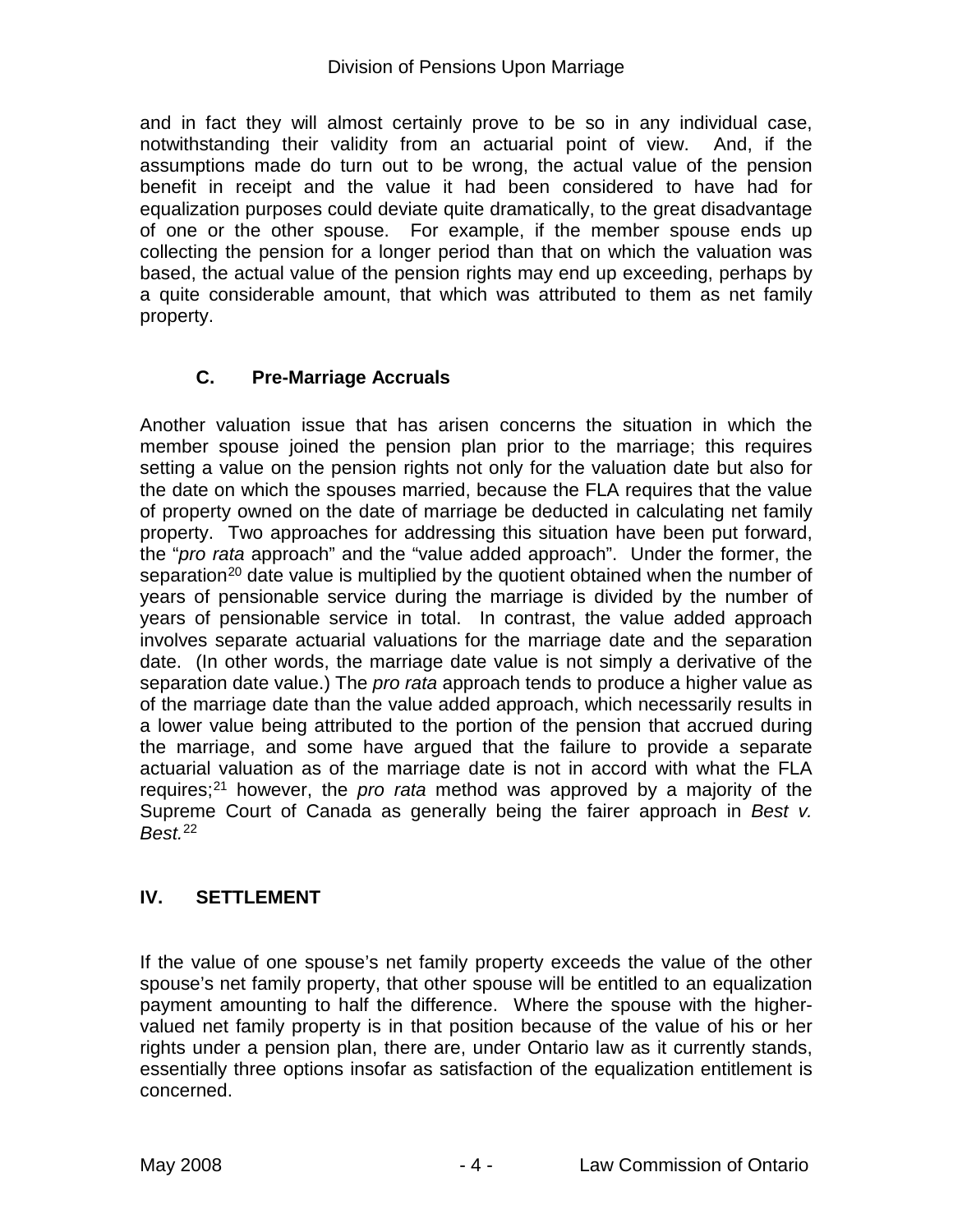## **A. Valuation and Accounting**

<span id="page-7-5"></span>Under the first, formally labelled as "valuation and accounting", the member spouse, while including the value of the pension rights in his or her net family property, retains exclusive rights to the pension and defrays the equalization obligation with cash or other property. This option has some significant advantages over other approaches. It provides the spouses with a "clean break", which is generally desirable and particularly so where the marriage breakdown is accompanied by animosity; $23$  it also avoids the administrative burdens imposed on pension plan administrators by some of the other options (as to which, see below). Generally, however, valuation and accounting is feasible as a solution only if the member spouse has sufficient money or other liquid assets to come up with the necessary payment. It is likely not an option if most of the value of his or her net family property resides in rights under a pension plan, for while the FLA treats those rights as property, it is property that the member spouse usually<sup>[24](#page-9-1)</sup> has no ability to access prior to retirement—he or she may be "pension rich" but cash poor. The FLA does give a court the authority in cases of hardship to order that the equalization entitlement be paid in instalments over a period of not more than ten years or that all or part of the payment be delayed for such a period,<sup>[25](#page-9-2)</sup> but there are problems associated with such a course of action. It will not be a practical solution if the member spouse does not have an adequate income unburdened by other obligations (such as, for example, support), to make the payments; in any event, the other spouse may have concerns about the security of his or her entitlement to the instalment payments or deferred payment over such a lengthy period. Further, postponing the achievement of equalization in this way can hardly be said to provide a clean break.

<span id="page-7-4"></span><span id="page-7-3"></span><span id="page-7-2"></span><span id="page-7-1"></span><span id="page-7-0"></span>Another problem with the valuation and accounting approach stems from the possibility of "double dipping", wherein a non-member spouse who received an equalization payment as a result of the valuation of pension rights also looks to the pension in pay for support. The member spouse may feel that it is unfair for the non-member spouse to regard the pension on marriage breakdown as an asset whose value can be taken into account for equalization purposes and later to view that same pension as income that is available for support. In *Boston v. Boston,*[26](#page-9-3) the Supreme Court of Canada held that, as a general matter, double dipping was inappropriate and that only that part of the pension earned after separation should be taken into account in determining the member spouse's support obligation. However, the Court also recognized exceptions to this principle, such as where a support order is rooted in need rather than compensation or where, despite the fact that the order is compensatory, the nonmember spouse has made reasonable efforts to use his or her assets to produce income but still suffers from economic hardship as a result of the marriage breakdown. (Following the breakdown of a lengthy marriage, such grounds for spousal support are fairly common.)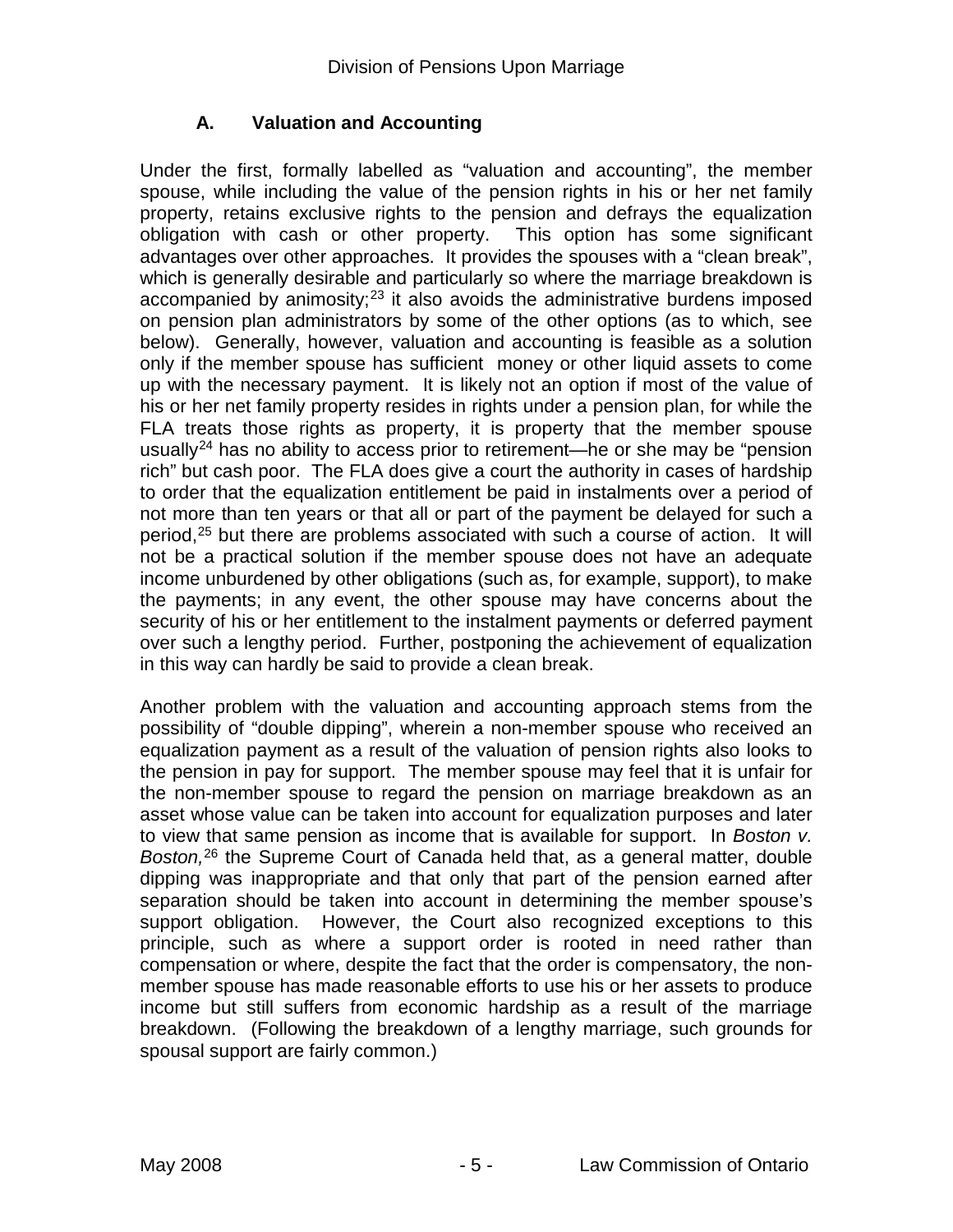## **B. The "If and When" Approach**

<span id="page-8-1"></span><span id="page-8-0"></span>Another option, involving what is commonly referred to as an "if and when" approach, defers satisfaction of the equalization requirement until the pension is actually in pay, utilizing a trust imposed through the vehicle of a domestic contract or court order.<sup>27</sup> The trust may be imposed on the plan member, requiring him or her to pay part of each pension payment received over to the non-member spouse; alternatively, it may imposed directly on the plan administrator, who is obligated to divide the pension payments at source. The latter option avoids some of the drawbacks of the former, in that contact between the former spouses is not required and potential enforcement difficulties inherent in a trust that is personal to the member spouse are avoided.<sup>28</sup> Unfortunately, however, there are numerous other problems attendant on both types of arrangement.

#### <span id="page-8-2"></span>*Inconsistency with the FLA?*

To begin with, it is not clear that "if and when" orders<sup>[29](#page-10-2)</sup> in the form in which they are usually made are entirely in accord with the intention behind the FLA equalization provisions.<sup>[30](#page-10-3)</sup> The requirement to value net family property, including pension rights, suggests that where equalization is to be achieved based on a division of the value attributed to such rights, the division should be according to the ratio of the present value of the rights at separation<sup>[31](#page-10-4)</sup> to the present value of the rights at retirement; however, what many if not most "if and when" orders (and agreements, though they do not raise a conflict with the  $FLA$ )<sup>[32](#page-10-5)</sup> actually do is to give the non-member spouse an entitlement based on the ratio of pensionable time while the marriage was ongoing to total pensionable time. One would infer that such orders and agreements are often being used to avoid, for both spouses, the risks associated with equalization valuations, which, as previously noted, employ numerous speculative assumptions about the future which virtually ensure that the present value attributed to the pension rights will significantly and perhaps even wildly overstate or understate their ultimate real value. However, the difference in results that arise from the application of timebased ratios and the application of present value-based ratios can be quite substantial, with the ratio of present values approach tending to yield a much lower entitlement.<sup>33</sup> While the resulting smaller entitlement is, at least arguably, unfair to the non-member spouse, it does, presumably, reflect what the FLA intended, as otherwise the requirement to value rights under a pension plan as net family property would seem to serve no purpose.[34](#page-10-7) In *Best v. Best*, a majority of the Supreme Court of Canada, in discussing the many difficulties associated with "if and when" arrangements, appeared to allude to the possibility that they do not truly comport with the FLA, but ultimately refrained from making any ruling on that point.<sup>35</sup>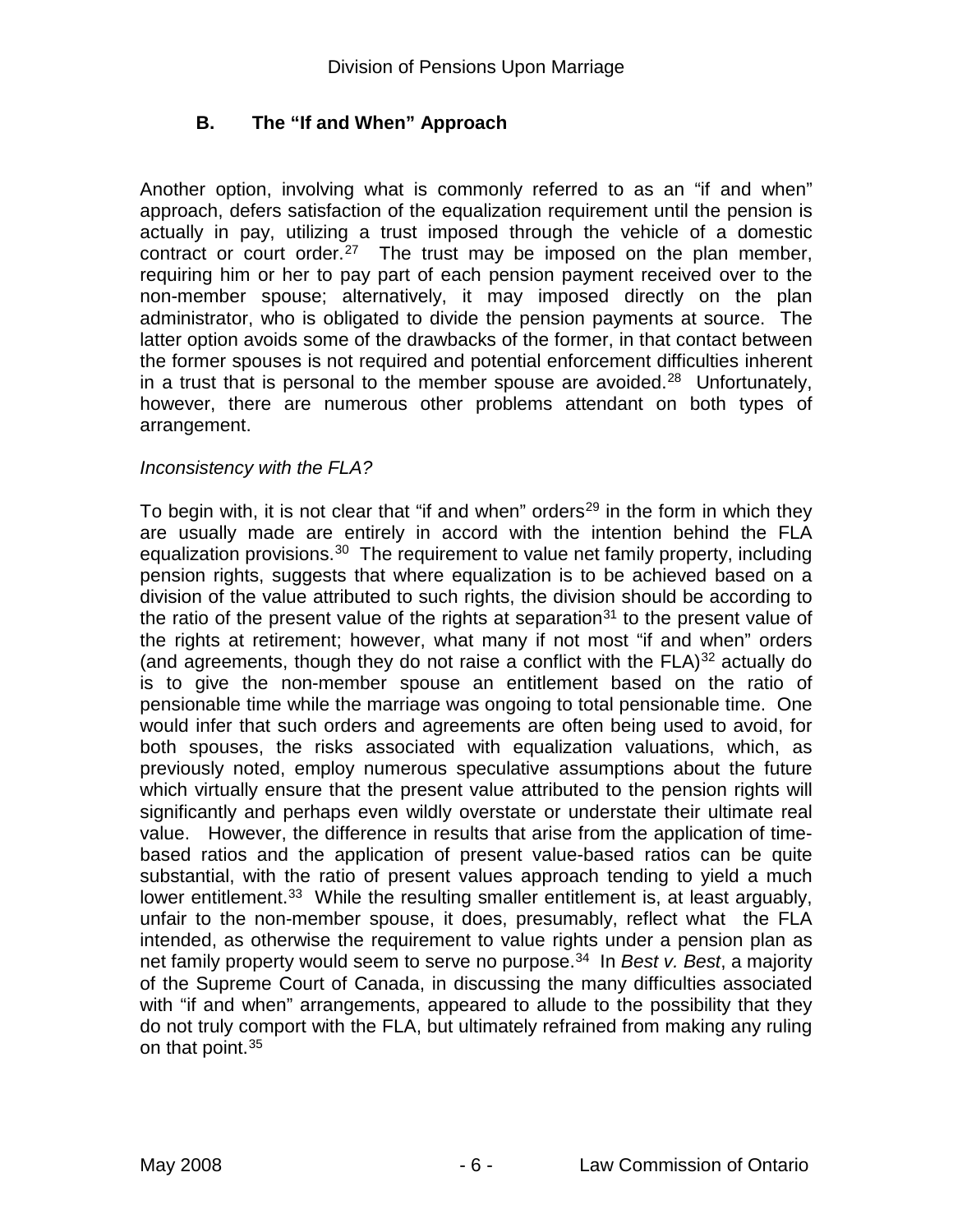#### *Non-member Will Have to Wait*

Another, obvious, problem with an "if and when" approach is that the nonmember spouse loses the benefit of immediate settlement of his or her equalization entitlement. The view that this is necessarily unfair to the nonmember spouse is perhaps not compelling, given that the "property" that led to the equalization entitlement itself is not immediately accessible and given as well that the FLA contemplates the possibility that equalization payments could be postponed for or spread out over as many as ten years in any event. Undeniably, however, the non-member spouse is disadvantaged by the fact that control as to when the entitlement is satisfied is outside of his or her control, for the pension will become payable only when the member spouse elects to receive it; he or she may decide to retire at "normal retirement date", but he or she might also decide to retire at an earlier or a later date. This may have an adverse impact on the income that is eventually received, and in any case it obviously can complicate financial planning for the non-member spouse.

#### <span id="page-9-3"></span><span id="page-9-2"></span><span id="page-9-1"></span><span id="page-9-0"></span>*The "Fifty Per Cent" Rule*

A further difficulty stems from section 51 of the PBA, which provides that no more than fifty per cent of pension benefits that accrued during marriage can be assigned under a domestic contract or court order. For purposes of this limitation, a regulation under the PBA essentially prescribes a strict termination method of valuation;<sup>[36](#page-11-0)</sup> this results in lower values than the retirement method or even the modified termination method usually employed for equalization purposes. Further, the non-member spouse's entitlement under "if and when" agreements and orders, at least where based on a time ratio, will clearly exceed what can be paid out to him or her under the PBA. As a consequence, pension plan administrators upon whom a trust was imposed by such an agreement or order may find themselves unable fully to carry out the trust obligation, leaving the parties to determine how to satisfy the portion of the non-member spouse's entitlement that exceeds the fifty per cent limit.<sup>[37](#page-11-1)</sup>

#### *Burden on Plan Administrators*

This points to another problem with "if and when" arrangements; they not only have drawbacks for the parties, but they also impose burdens on those responsible for administering pension plans that are subject to such arrangements. Administrators are effectively required to calculate the value of the non-member spouse's share in accordance with the PBA regulation to determine whether the agreement or order creates a conflict with the PBA and, if it does, to advise the parties that they are bound to refuse to divide the pension payment in full conformity with what was agreed to or ordered.<sup>38</sup> Other problems faced by administrators include orders and agreements that are unclear or that fail to deal comprehensively with potential issues or that purport to divide benefits in a way that is not consistent with the provisions of the pension plan. Avoiding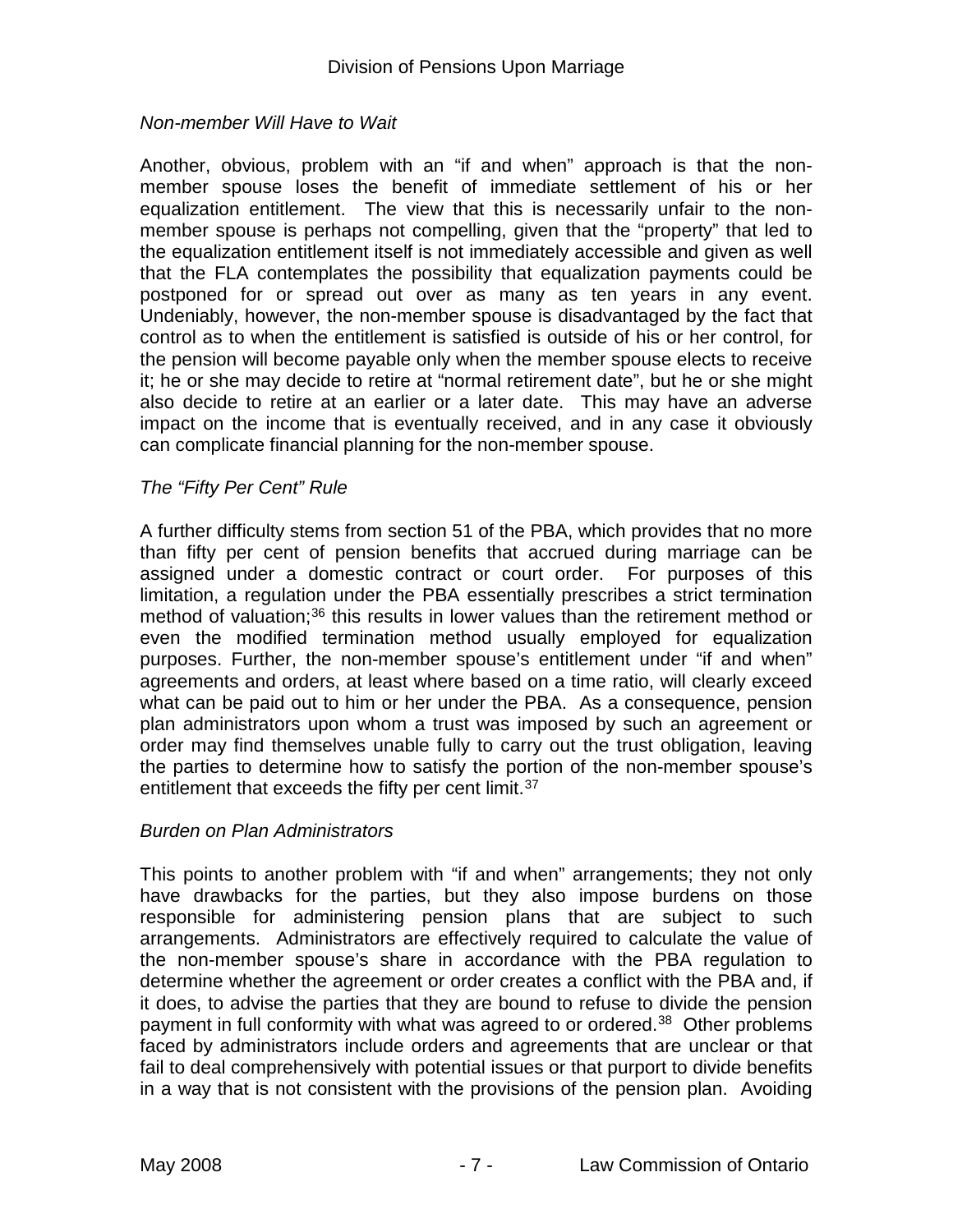or correcting these problems is likely to involve interaction with the spouses or their counsel, forcing administrators to expend time and often to incur legal expenses. Further, some "if and when" orders and agreements provide the nonmember spouse with a right to continued payments only until a certain aggregate limit is reached,  $39$  which will necessitate the setting up of some sort of tracking mechanism that would otherwise not have been needed.<sup>[40](#page-12-1)</sup>

## *Other "If and When" Problems*

<span id="page-10-3"></span><span id="page-10-2"></span><span id="page-10-1"></span><span id="page-10-0"></span>There are several other potential difficulties that have been identified with respect to "if and when" agreements and orders. The non-member spouse's entitlement to share in the pension payments will, of course, end when the member spouse dies; some suggest that if that occurs prior to retirement, the non-member spouse could be left with nothing.<sup>[41](#page-12-2)</sup> There is also the risk that other possible future occurrences, such as winding up of the plan due to failure on the part of the plan sponsor to meet funding requirements, could significantly reduce the amount of pension benefits that both parties had assumed would be available (though payments from the Pension Benefits Guarantee Fund could somewhat mitigate the loss). Finally, there could be taxation issues; if the payments made to the non-member spouse come directly from the member spouse, they will be made from after-tax dollars; while adjustments could be made to reflect this, if the member spouse's marginal tax rate is higher than that of the non-member, the tax that is paid will be greater than if the payments made to the non-member came directly from the pension plan.

# **C. Lump Sum Transfer on Actual Termination**

<span id="page-10-8"></span><span id="page-10-7"></span><span id="page-10-6"></span><span id="page-10-5"></span><span id="page-10-4"></span>The only settlement option other than valuation and accounting and "if and when" arrangements that is currently available under Ontario law is one that can be accessed only where the employment of the member is terminated or the pension plan of which he or she is a member is wound up. Under section 42 of the PBA, the member can require the plan administrator to transfer an amount equal to the commuted value of the pension benefit out of the plan to the pension fund of another pension plan, to a locked-in retirement savings arrangement or to the vendor of a life annuity that will not commence payment prior to the earliest date on which the former member would have been entitled to receive pension benefits under the plan. Subsection 65(2) of the PBA voids any purported assignment of an interest in moneys thus to be transferred, but subsection 65(3) creates an exception where the assignment is pursuant to a domestic contract or court order under the FLA. While this allows for an immediate settlement, it availability is obviously quite limited, and it may in any case raise concerns for plan administrators.[42](#page-12-3)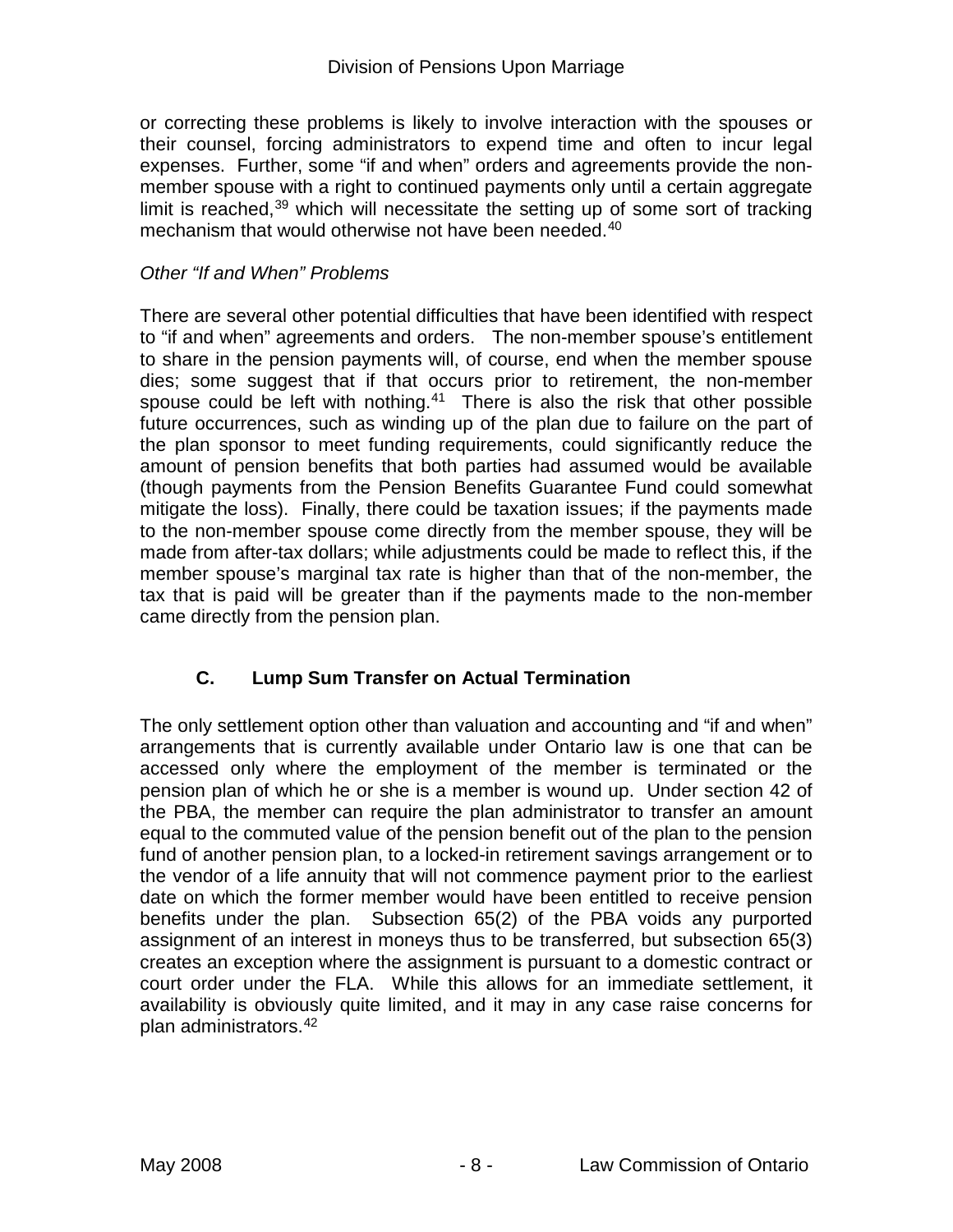## <span id="page-11-1"></span>**V. CPP CREDITS: A DIGRESSION**

<span id="page-11-2"></span>The *Canada Pension Plan*[43](#page-13-0) ("CPP") requires a division of credits upon marriage breakdown, with credits earned during the marriage being divided equally between the spouses. While the CPP allows spouses to agree that the credits not be divided where a provincial statute expressly permits such agreements, Ontario has not enacted permissive legislation. This has led to a difficulty, at least in theory, in that CPP credits would appear to fall within the FLA definition of "family property", making them subject to that Act's equalization regime even though they are also subject to mandatory division under the federal statute. It appears that the difficulty is largely ignored in practice, with CPP credits simply being omitted from the calculation of net family property<sup>44</sup>. Nevertheless, this does raise the question of whether Ontario should enact legislation expressly excluding such credits from net family property<sup>45</sup>, or at least allowing the parties to agree that they not be divided under the CPP<sup>46</sup>.

## **VI. OPTIONS FOR REFORM**

Obviously, the current situation is unsatisfactory; no one would disagree that it demands reform. But what form should reform take? Ideally, a pension division regime should treat parties to a broken marriage fairly, enable them to make a "clean break", recognize that pensions are family property, recognize as well that they are a very atypical form of property, meet the social objective of ensuring that individuals have a reasonable income if and when they retire, take account of the view that pensions represent deferred compensation for wage-earners, offer flexibility according to differing needs and circumstances, provide certainty to the parties and contain costs, obviate to the extent possible the need for litigation and minimize financial and other burdens that may be placed on pension plan administrators. These are a diverse set of objectives, raising the possibility that a reform proposal that meets some of them may not meet others.

<span id="page-11-0"></span>If pension rights are to continue to be dealt with within the FLA equalization scheme, it would seem highly desirable that the legislation be amended so as to specify how such rights are to be valued. This requires not only that a choice be made as between the termination method and the retirement method (or at least that direction be given as to when one method rather than the other should be used); it also requires that the statute (or regulations made under it) be quite explicit and detailed in describing the method, given that there is some degree of ambiguity about these terms. If pension rights are to be kept within the equalization regime, the inadequacy of the current array of settlement options should also be addressed. In that regard, Ontario might look to the "Immediate Settlement Method" ("ISM") that has been adopted by several other provinces.<sup>[47](#page-13-4)</sup>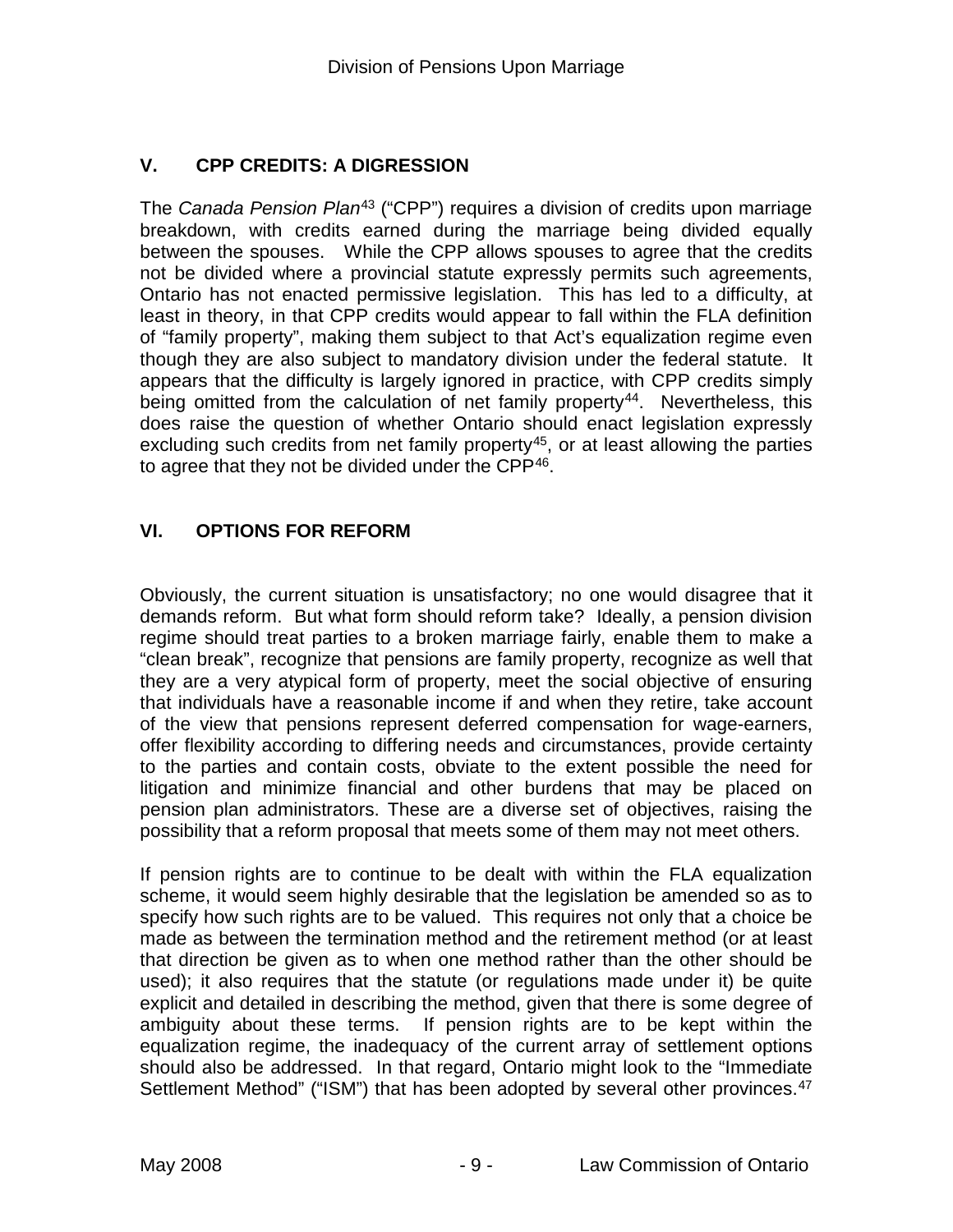Under the ISM, the non-member spouse's equalization entitlement would be satisfied by an immediate transfer from the member spouse's accrued pension; the transfer, however, would not be directly to the non-member spouse, but rather to some sort of vehicle for funding eventual retirement, such as a locked-in RRSP, another pension plan (if the other plan is willing to accept the transfer) or a deferred annuity.

<span id="page-12-3"></span><span id="page-12-2"></span><span id="page-12-1"></span><span id="page-12-0"></span>An alternative model for reform might be to remove pension rights from the FLA equalization scheme and instead divide a member spouse's pension separately from other family property. Again, the ISM could be used; as a settlement method, it need not be tied to the equalization regime. However, excluding pensions from the FLA equalization provisions would also open the possibility of using an alternative approach, the Deferred Settlement Method ("DSM"), which has found favour in three provinces.<sup>48</sup> Under the DSM, the non-member spouse becomes a "kind of member"[49](#page-14-1) of the pension plan, eligible to receive his or her own lifetime pension commencing, in the most straightforward case, when the member spouse retires. The non-member spouse's share of the total pension benefit (*i.e*., the amount that would be payable to the member in the absence of division) would be equal to half of the quotient obtained when the number of years of pensionable service during marriage is divided by the total number of years of pensionable service. In this situation, actual valuation would not be required; the DSM essentially reproduces the result that is achieved under an "if and when" settlement based on a time ratio, except that the stream of benefits payable to the non-member spouse does not end if the member spouse predeceases him or her.<sup>[50](#page-14-2)</sup> However, under some DSM models, the non-member spouse could elect to commence receiving his or her pension at some point other than retirement of the member spouse, or could elect to have a lump sum transferred to a locked-in vehicle instead of taking a pension from the member spouse's plan; where such an option was selected, valuation would still be required, albeit (in most cases other than lump sum transfers) at a later date than under the ISM.

On their face, both the ISM and the DSM enable spouses to cease to have dealings with each other, but otherwise they represent quite different solutions to the problems that exist under the current law. The ISM generally uses a strict termination method of valuation, which some critics argue is unfair to the nonmember spouse and may result in a windfall to the pension plan; some ISM advocates, however, suggest that the termination method could be somewhat modified to produce a fairer result (while also asserting that whatever particular valuation approach is used, the same approach should be used for purposes of the fifty per cent rule under the PBA).<sup>51</sup> Undoubtedly, the ISM is clear and certain and "clean"; however, the need for an immediate valuation, possibly taking place many years before the pension comes into pay, means that there will continue to be discrepancies, possibly quite substantial, between what the pension is valued at and what the pension ultimately proves to be worth. That problem is much reduced in the case of the DSM, because valuation, where it is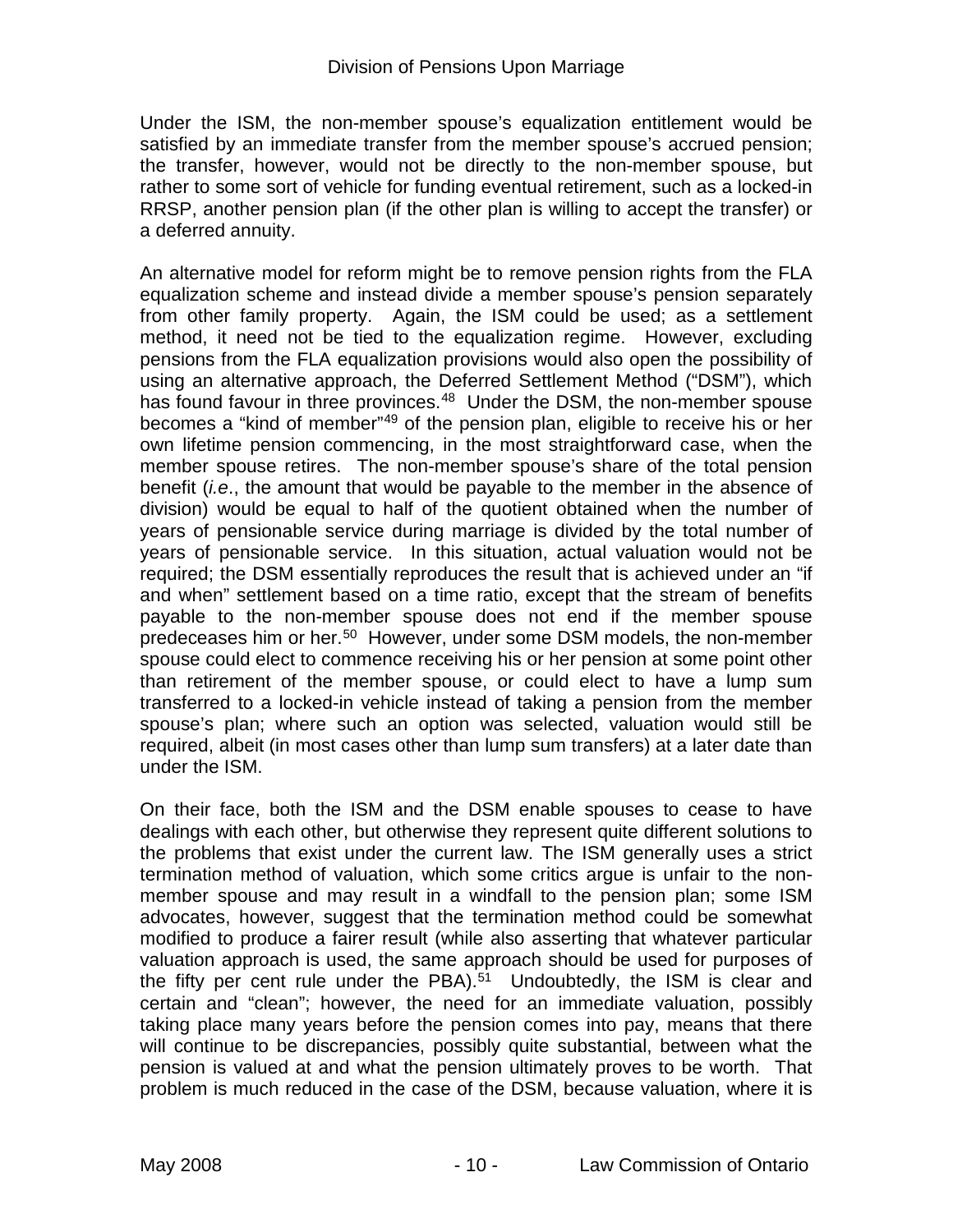required, generally would occur at a later date than under the ISM. Where the non-member spouse does not take a benefit until the member spouse retires, the problem is eliminated completely; in that case, obviously, the non-member spouse also has the advantage of being a member of the pension plan, which many individuals may prefer to having to make their own investment decisions. On the other hand, critics of the DSM argue that it allows the non-member spouse to share in the increase in value of the pension that accrues after marriage breakdown;<sup>[52](#page-15-0)</sup> clearly it also imposes burdens on pension plan administrators that they would not have under the ISM, as they would have to administer two pensions instead of one.<sup>[53](#page-15-1)</sup>

As was noted at the beginning of this section of the paper, a pension division regime should, ideally, satisfy a number of diverse objectives. It would seem that the ISM may do a better job of meeting some of those objectives than the DSM, while the DSM may do a better job of meeting others. The reform approach one favours likely depends on what one sees as the relative importance of the various objectives and on where one thinks trade-offs should be made when those objectives seem to point in opposite policy directions

# <span id="page-13-2"></span><span id="page-13-1"></span><span id="page-13-0"></span>**VII. YOUR INPUT IS REQUESTED**

<span id="page-13-4"></span><span id="page-13-3"></span>The Commission asks for submissions on how best to address the current problems that exist with regard to the division of pensions upon marriage breakdown. We need your input on all of the following issues:

#### *Which Approach is Essentially Fairer to the Parties?*

We want to know which model you prefer, the ISM or the DSM (or some other model), and why. Implicit in this is the question of whether pensions should continue to be dealt with under the FLA valuation and equalization provisions or whether they should instead be divided outside that regime. The DSM does not seem compatible with the valuation and equalization regime<sup>55</sup> (although if it is simply made available as an option, pensions would not have to be excluded from the regime where the parties did not choose it). On the other hand, the ISM would seem to be workable either within the valuation and equalization regime or outside it. We want to know whether you think the ISM is unfair to the nonmember spouse or creates a windfall for the pension plan, and if so, whether it can be modified in such a way as to alleviate these problems. Similarly, we seek your views on whether the DSM gives the non-member spouse a share in increases in pension plan value that truly are attributable solely to the postbreakdown period, and if so, whether it can be modified to reduce or eliminate any injustice to the member spouse.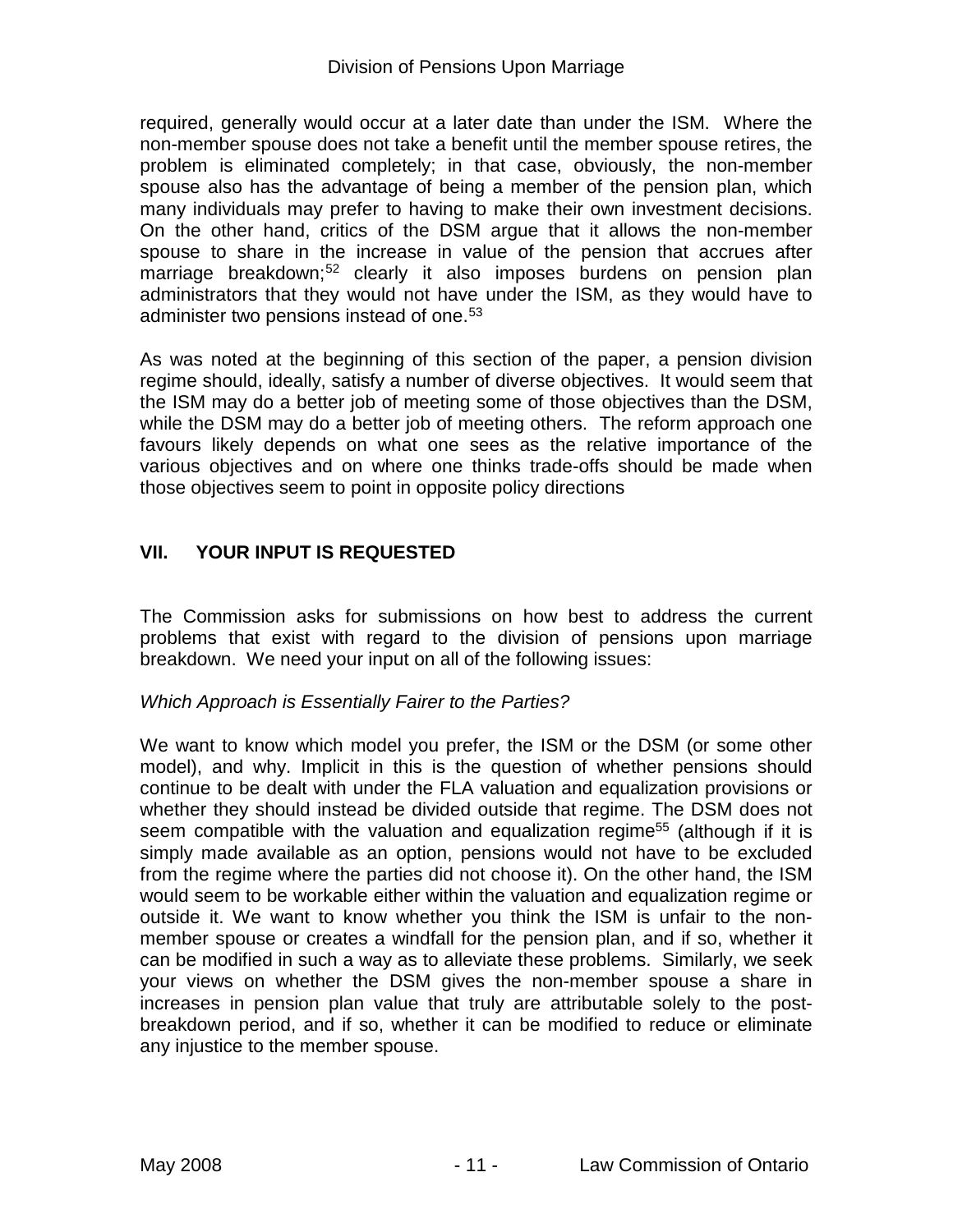## *To What Extent Should the Parties Be Bound by the Regime?*

Whichever approach is favoured, a decision will have to be made as to the extent to which parties should be bound by it. Should there be a presumption that the approach will be used unless certain exceptional circumstances exist, and if so, what are those exceptional circumstances? (For example, if the DSM approach is chosen, should it generally be mandatory where the marriage exceeded a certain length or where the date on which the member spouse can take an early retirement pension without penalty is within a certain period of time?) Might it instead simply be a default regime, which applies only if the parties cannot agree to some other means of settling their affairs? Or should it apply in all cases, without exception?

#### *Retroactive or Prospective Application*

A decision will also have to be made about temporal application, *i.e.,* should the new regime apply where the valuation date under the FLA falls on or after the day on which the legislation creating the regime comes into force (even though, in the case of the DSM, pensions would no longer be subject to the equalization requirements), or should some other date be chosen?

#### *Taxation Issues*

<span id="page-14-1"></span><span id="page-14-0"></span>Tax implications will have to be addressed. Since both the ISM and the DSM will result in the non-member spouse receiving a benefit at source, he or she will pay income tax on that benefit. This seems unfair in the case of the ISM if pensions are to remain subject to the FLA equalization regime, in that an equalization payment should be tax-free.<sup>[54](#page-15-2)</sup> Is there a way to reduce or eliminate this unfairness? The DSM divides the pension outside of the equalization provisions, but does this mean that there is no unfairness in the non-member spouse being taxed on what he or she ultimately receives? In the case of either model, if there is a tax-related unfairness, is there a way that it can be reduced or eliminated?

#### <span id="page-14-3"></span><span id="page-14-2"></span>*ISM and Valuation*

If the ISM approach is adopted, should a particular valuation method be required as a matter of law, and if so, what should that method be? Should the valuation be performed by the plan administrator, as under Quebec's *Supplemental Pension Plans Act*<sup>[55](#page-15-3)</sup> (which essentially adopts an ISM approach), rather than by actuaries retained by the spouses, with the hope of reducing disagreement and litigation?<sup>[56](#page-15-4)</sup>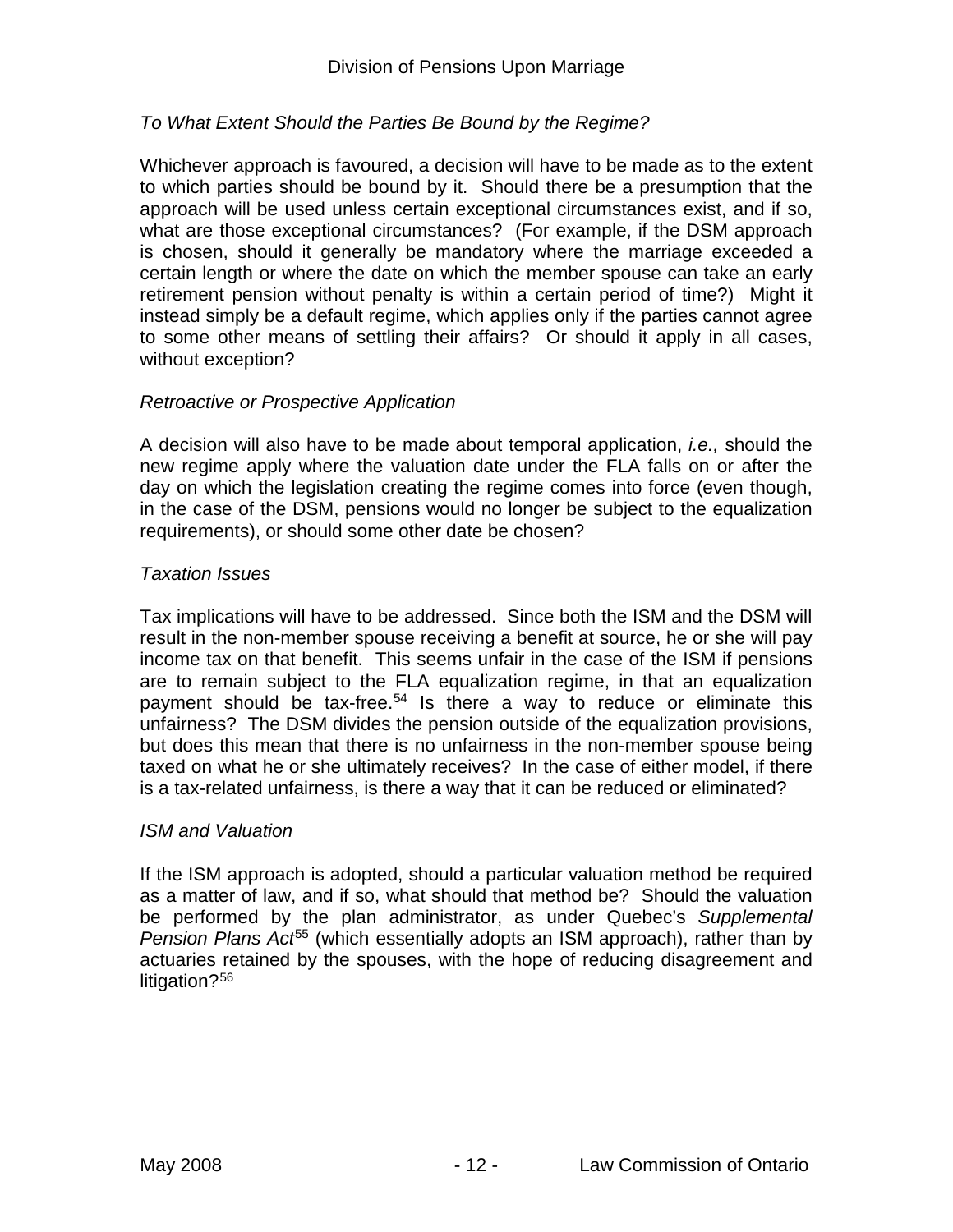#### *DSM, Non-member Options and Valuation*

If the DSM approach is adopted, should a non-member spouse who elects to take a pension from the member spouse's pension plan have the option of having his or her pension commence at a time other than actual retirement of the member spouse? Should the non-member spouse have the option of transferring his or her share to a retirement vehicle other than the member's plan? If the answer to either question is yes, should a particular valuation method be required as a matter of law, and if so, what should that method be? Where valuation is required under the DSM, should the valuation be performed by the plan administrator rather than by actuaries retained by the spouses?

#### *The Fifty Per Cent Rule*

Should the fifty per cent rule be changed or dropped entirely? If it is to be retained, should the currently-prescribed method of valuation be changed?

#### *Reducing Burdens on Plan Administrators*

Either approach, but particularly the DSM, would impose burdens on pension plan administrators. Are there ways of minimizing those burdens? Should administrators have the option of charging fees to member or non-member spouses so as to offset their additional costs?

#### *DSM: Structuring Alternatives*

If the DSM is adopted, are there ways to structure the division other than creation of a separate pension for the non-member spouse that would be more advantageous? If there are, should these be available as options, and if so, at whose option would they be?

#### <span id="page-15-1"></span><span id="page-15-0"></span>*Possibility of Subsequent Spouses*

<span id="page-15-4"></span><span id="page-15-3"></span><span id="page-15-2"></span>There is a possibility that the member spouse will have entered into spousal relationships with one or more individuals between the date of marriage breakdown and the date that the pension comes into pay. Does the DSM need modification so as to deal with this possibility?

#### *Pre-Retirement Death Benefits*

If the DSM is adopted, should the non-member spouse, in the event that the member spouse dies before retiring, be entitled to a pre-retirement death benefit (or to a share of it if the member spouse acquired another spouse or spouses following marriage breakdown)?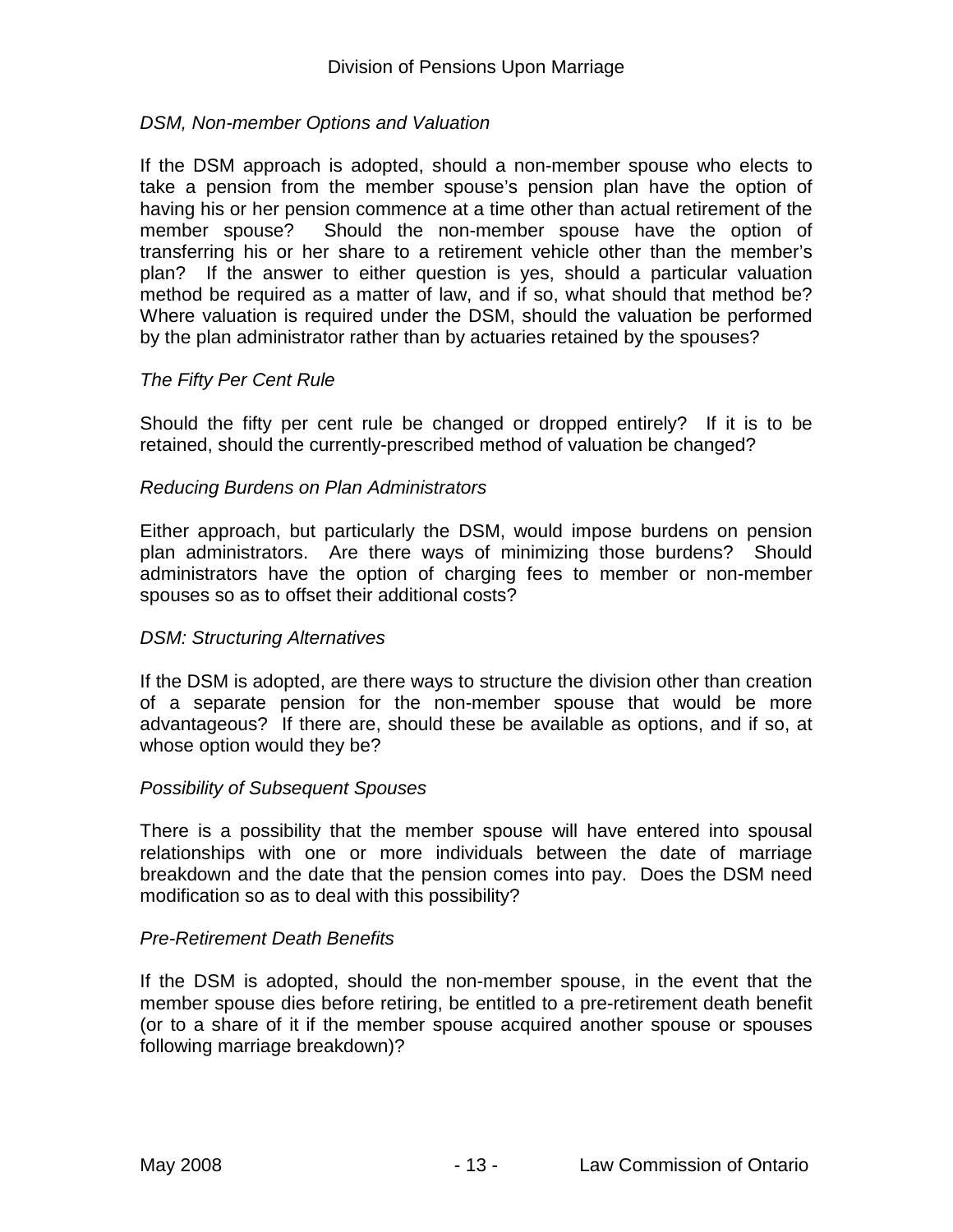#### *Pensions in Pay*

What rules should apply where payment of pension benefits had already commenced before the spouses separated?

#### *Plans other than Defined Benefit Plans*

Is the current law satisfactory insofar as defined contribution plans, RRSP's and RRIF's are concerned? What about supplementary health plan benefits and dental plan benefits that an employer makes available to retirees? Are special rules needed in the case of pension plans that combine elements of a defined contribution plan and a defined benefit plan?

#### *Where Both Spouses Have Pensions*

Are special rules needed for this situation? What if one pension is a defined benefit pension and the other is a defined contribution pension?

#### *CPP Credits*

Should credits under the CPP be excluded from the definition of "family property" under the FLA? Is legislation needed to address whether and how such credits are to be taken into account under either the ISM or the DSM? Should Ontario enact legislation allowing spouses to agree to opt out of the equal division of credits provisions of the CPP?

## **VIII. HOW TO PARTICIPATE**

The LCO invites your comments on the issues raised in this Consultation Paper. Your comments will be considered as the LCO develops the scope and content of its project on the division of pensions upon marriage breakdown.

Submissions must be received by **Friday, July 31, 2008.**  You can mail, fax, or e-mail your comments to:

**Law Commission of Ontario "Pension Division Project" Computer Methods Building, Suite 201, 4850 Keele Street, Toronto, ON, Canada, M3J 1P3 Fax: (416) 650-8418 E-mail: [pensiondivision@lco-cdo.org](mailto:olderadults@lco-cdo.org)**

If you have questions regarding this consultation, please call (416) 650-8406 or use the e-mail address above.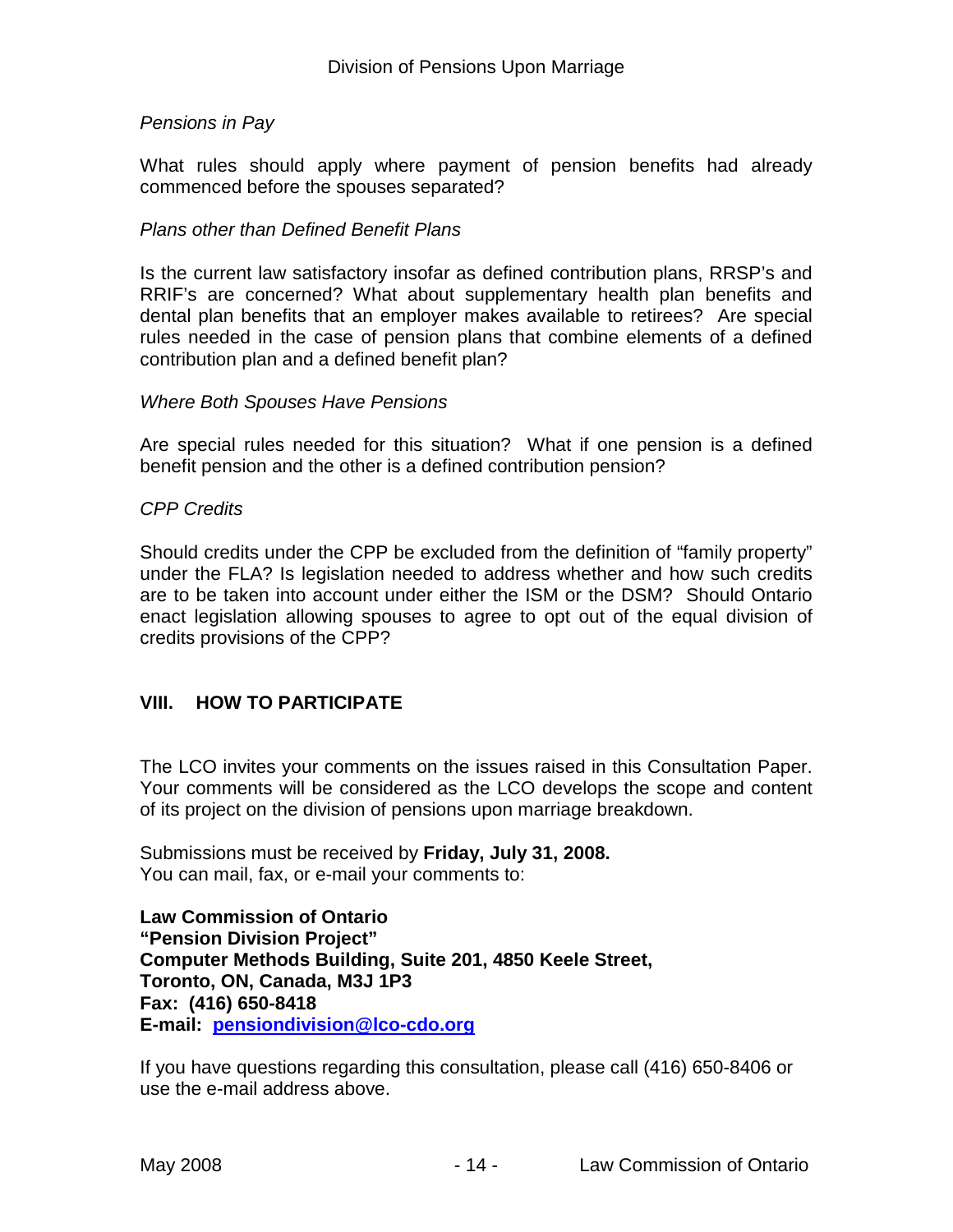## **IX. ENDNOTES**

 $6$  There are two main types of pension plans, defined benefit plans and defined contribution plans. Under a defined benefit pension plan, the member's pension benefit is determined according to a set formula. Under a defined contribution plan, the member's benefit will be equal to the contributions made to the plan plus the yield on investment of those contributions.

 $7$  One expert suggests that a pension in a defined benefit plan is frequently worth two to two-andone-half times the contributions; see Thomas G. Anderson, "Pensions" in *Federation of Law Societies of Canada 2006 National Family Law Program*, p. 32.

<sup>8</sup> Variations include using as multiplicands a flat dollar figure or career average earnings rather than a percentage of earnings in some limited period of years immediately prior to retirement.

<sup>9</sup> E. Diane Pask and Cheryl A. Hass suggest that the terms may be used interchangeably in *Division of Pensions* (Carswell, 1990), p. III-14. However, it would seem that "commuted value" is generally not used in a family law context in Ontario; see Ontario Law Reform Commission, *Report of Pensions as Family Property: Valuation and Division* (1995), p. 29.

<sup>10</sup> *Boston v. Boston*, [2001] 2 S.C.R. 413, at para. 32.

<sup>11</sup> R.S.O. 1990, Chapter P.8

<sup>12</sup> Section 56 of the *General* regulation under the PBA (Regulation 909 of R.R.O. 1990) prescribes a method of valuation for purposes of the "fifty per cent rule" in subsection 51(2) of the PBA, discussed below, but while this can be relevant to the question of how the equalization requirement is to be satisfied once the net family properties of the spouses have been determined, it is not prescribed as a method for determining value for net family property purposes and has generally not been used for such purposes.

<sup>13</sup> Unfortunately, the terminology employed in the case law has not always been consistent; one cannot always be sure, for example, what a court means when it says that it is using the "termination method". There is a discussion of this point in *Bascello v. Bascello*, note 4.

<sup>14</sup> Although the termination method assumes that the member terminates his or her employment on the valuation date, an assumption as to when the pension comes into pay is still required in order to determine value because the date of retirement is a factor in how long the pension benefits will be paid.

<sup>15</sup> *Best v. Best*, [1999] 2 S.C.R. 868, paras. 42 and 43.

 $16$  Note 14, paras. 88-93. In discussing the possibility that the retirement method might be used, the Court seemed to suggest that it would be appropriate where the likely retirement date was fairly close at the time of valuation, as the degree of speculation would be reduced.

<sup>17</sup> *Humphreys v. Humphreys* (1987), 7 R.F.L. (3d) 113 (Ont.HC.J.)

<sup>18</sup> This seems to be the point being made by certain judicial authorities and other sources cited in Berend Hovius and Timothy G. Youdan, *The Law of Family Property*, Carswell, 1991, p. 499 and p. 501.

 $1$  We would note that the project complements a broader move to reform the law relating to pensions. The Ontario Expert Commission on Pensions is currently reviewing a number of issues relating to pensions and is expected to release a final report later this year. However, pension division upon marriage breakdown is not an issue within the Expert Commission's mandate. <sup>2</sup> R.S.O. 1990, Chapter F.3.

 $3$  Section 4 of the FLA defines "valuation date" as the earliest of the separation date, the date of divorce, the date the marriage is declared a nullity, the date of an application based on improvident depletion and the day before the date of a spouse's death.

<sup>4</sup> It should be noted that Part I of the FLA, unlike some other matrimonial property regimes, does not create beneficial interests in property, but rather, a debtor-creditor relationship between the spouses.

<sup>&</sup>lt;sup>5</sup> Despite the reference to vesting, pension rights that have not yet vested are also considered to be property for purposes of equalization under the FLA; see, for example, *Bascello v. Bascello*, [1995] O. J. No. 2989, 26 O. R. (3d) 342.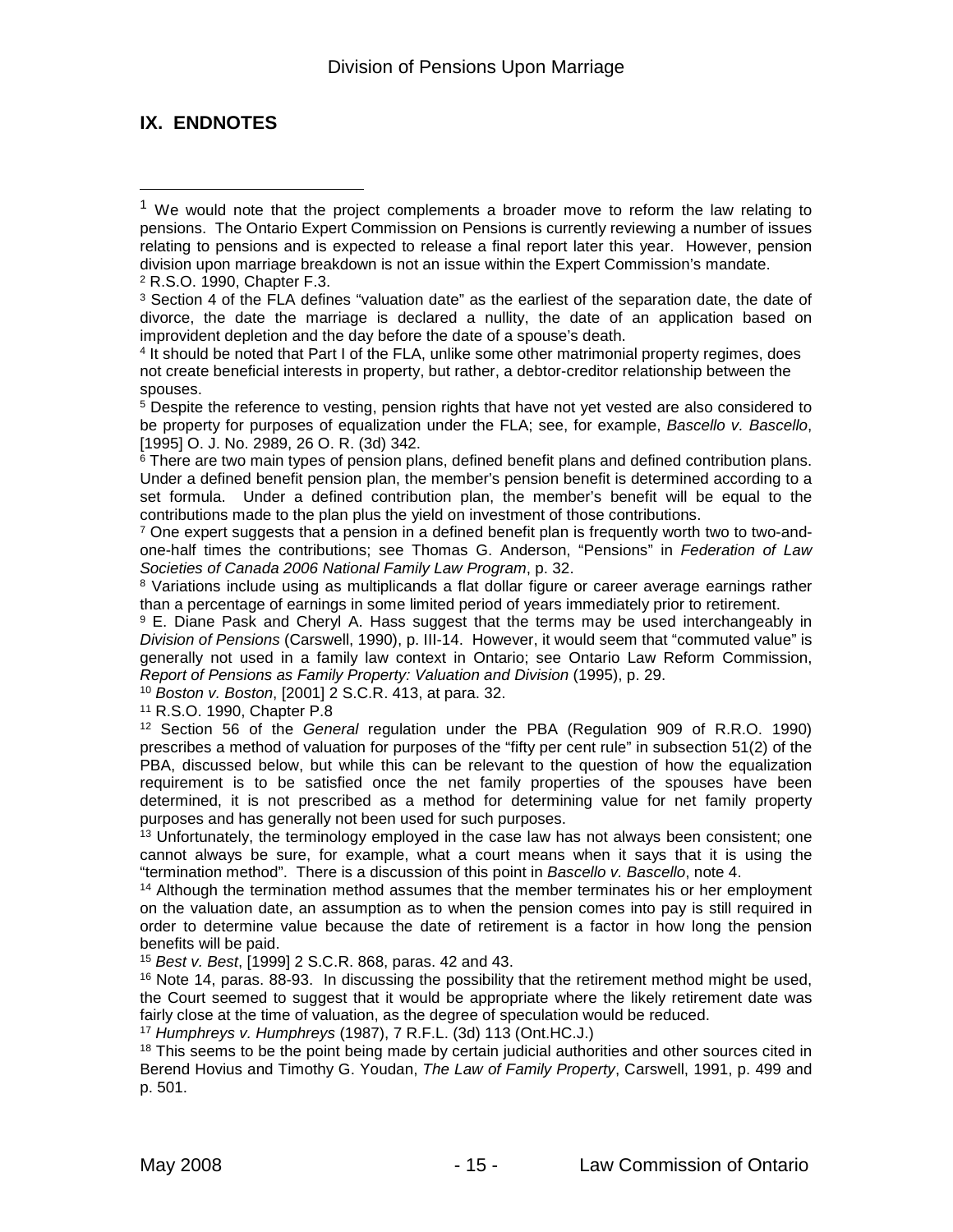<sup>19</sup> The member spouse may die without having retired. Pask and Hass (note  $8$ ), p. V-9 state that mortality can be ignored for valuation purposes if the pension plan in question provides a death benefit equal to 100 per cent of the commuted value of the pension to which the member is entitled. In that regard, section 48 of the PBA requires a pre-retirement death benefit equal to the commuted value of the pension, but requires the value to be determined as of the termination date; this of course means that it provides 100 per cent of the commuted value only if one is going by the termination method rather than the retirement method.

 $\bar{z}$ <sup>0</sup> The term "separation date" is used here in order to make the discussion more readily

understandable. The proper term is, of course, "valuation date", which could in some cases be a date other than the separation date. See note 3.

<sup>21</sup> See James G. McLeod, *Annotation* of *Best v. Best* (1999), 49 R.F.L. (4th) 10, at 15. This view also formed part of the basis for the minority dissent.

<sup>22</sup> Note 15, para. 87.

<sup>23</sup> Pask and Hass, note 9, p. VII-7.

 $24$  There are some exceptions to this; see subsection 67(5) of the PBA.

<sup>25</sup> See section 9 of the FLA.

<sup>26</sup> *Boston v. Boston*, note 10.

<sup>27</sup> The PBA permits this subject to certain restrictions; see discussion below.

<sup>28</sup> Ontario Law Reform Commission, note 9, p. 37.

 $29$  "If and when" agreements, unlike orders, do not attract the same objection, as subsection  $2(10)$ of the FLA provides that domestic contracts generally prevail over the FLA requirements.

<sup>30</sup> Julien D. Payne and Marilyn A. Payne have remarked (in *Canadian Family Law* [2nd ed.], 2006, p. 462), that

[i]n theory, it remains open to question whether an "if and when" order for the sharing of pension benefits upon maturity is consistent with a strict interpretation of the express provisions of the *Family Law Act*. However, necessity is the mother of invention and an "if and when" approach may be essential in order to facilitate equitable and practical discharge of an equalization entitlement.

<sup>31</sup> Less, of course, the present value at marriage where the member spouse had joined the pension plan prior to marriage.

<sup>32</sup> See note 29.

<sup>33</sup> For a dramatic illustration of this, see Pask and Hass, note 9, pp. III-23 to III-28. The authors posit a hypothetical fact situation in which the marriage lasted for the first fifteen of the thirty years during which the member spouse was employed by the plan sponsor; if time ratios were used, the "if and when" approach would give the non-member spouse twenty-five per cent of the pension benefits when the pension came into pay, while use of value ratios would give the non-member spouse only a little over four per cent.

<sup>34</sup> See Neil Campbell, "Division of Pensions Under the Ontario Family Law Act: A Comment on *Marsham v Marsham* and *Humphreys v. Humphreys*" in (1988) 7 Can. J. Fam. L. 79-92, at 89. In *Marsham*, Walsh, J. of the Ontario High Court of Justice had held that an "if and when" approach that bypassed the valuation step was contrary to the FLA. Somewhat ironically, he ultimately ordered that the pension benefits be shared when the pension came into pay using a ratio of time rather than value; while he questioned whether this gave the non-member spouse a share of benefits that were earned after the marriage breakdown, he indicated that he was ordering as he did only because the member spouse had submitted that the other spouse's share should be calculated on the basis of a time ratio (which would have been less advantageous to the member).

<sup>35</sup> There was no need for the Court to do so since it agreed with the trial judge's decision that the equalization obligation should, in light of the particular facts of the case, be satisfied through payment by instalments. See para. 117.

<sup>36</sup> R.R.O. 1990, Reg. 909, s. 56. The prescribed approach departs from a strict termination approach only in allowing consideration of the possibility of future vesting where a benefit is not yet vested.